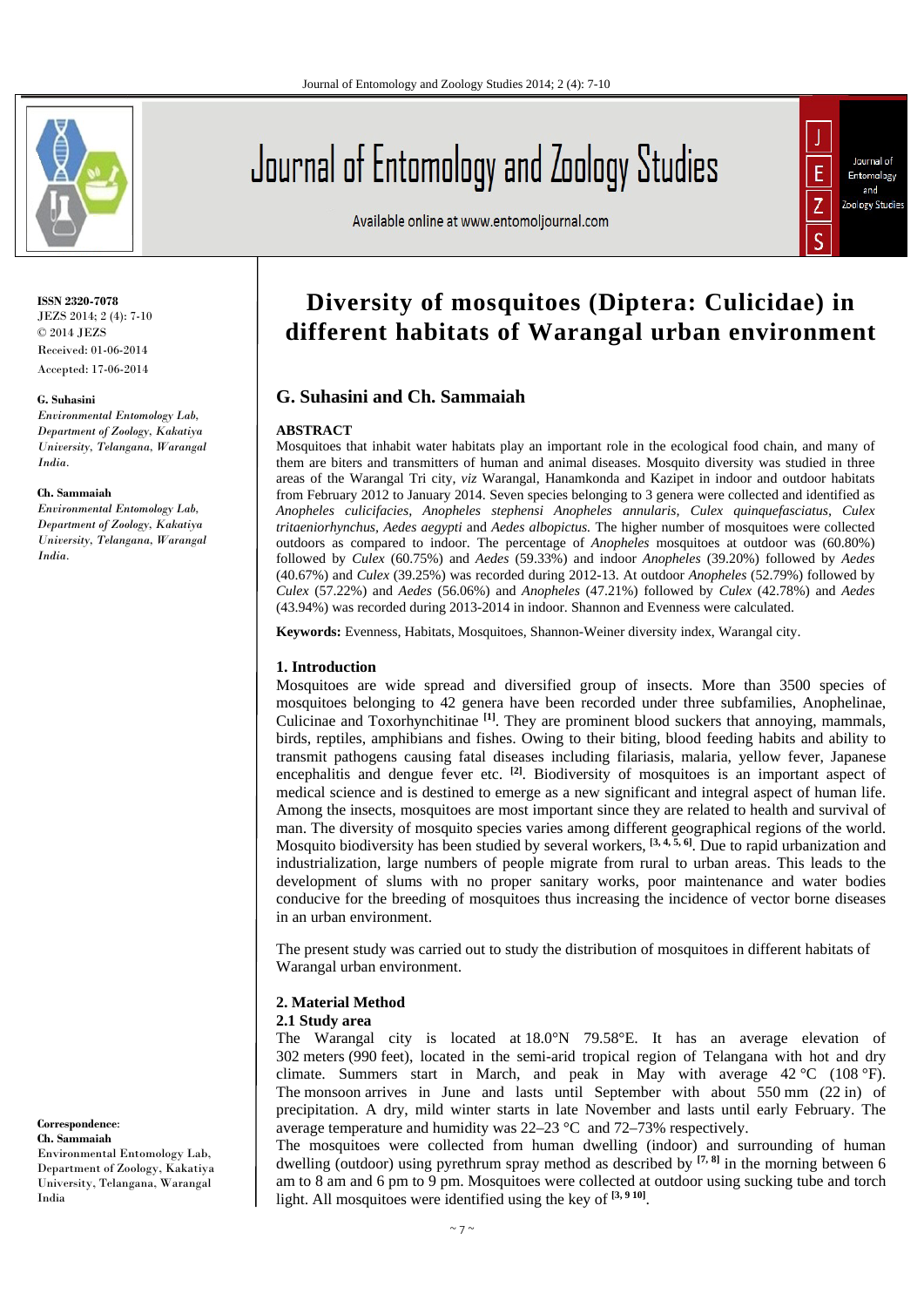Species Shannon-Weiner index:

 $[H = -\sum Pi \text{ log } Pi]$  and Evenness index [J=H/Hmax] were worked out.

Species Shannon-Weiner index:  $H = -\sum P_i$  log Pi, where

H= Shannon-Weiner index, Pi=ni/N,

 $\Sigma$  = Sum, ni = Number of individuals of each species in the

sample, N= Total number of individuals of all species in the sample.

Evenness index: J=H/Hmax Where, J= Evenness index, H is Shannon-Weiner index, Hmax= log S, 'S' is the number of species.

# Different habitats of mosquito species in Warangal urban environment



Open type drainage canal Cattle shed





Collection of mosquitoes in rice field Collection of mosquitoes in indoor





Construction pit Tires

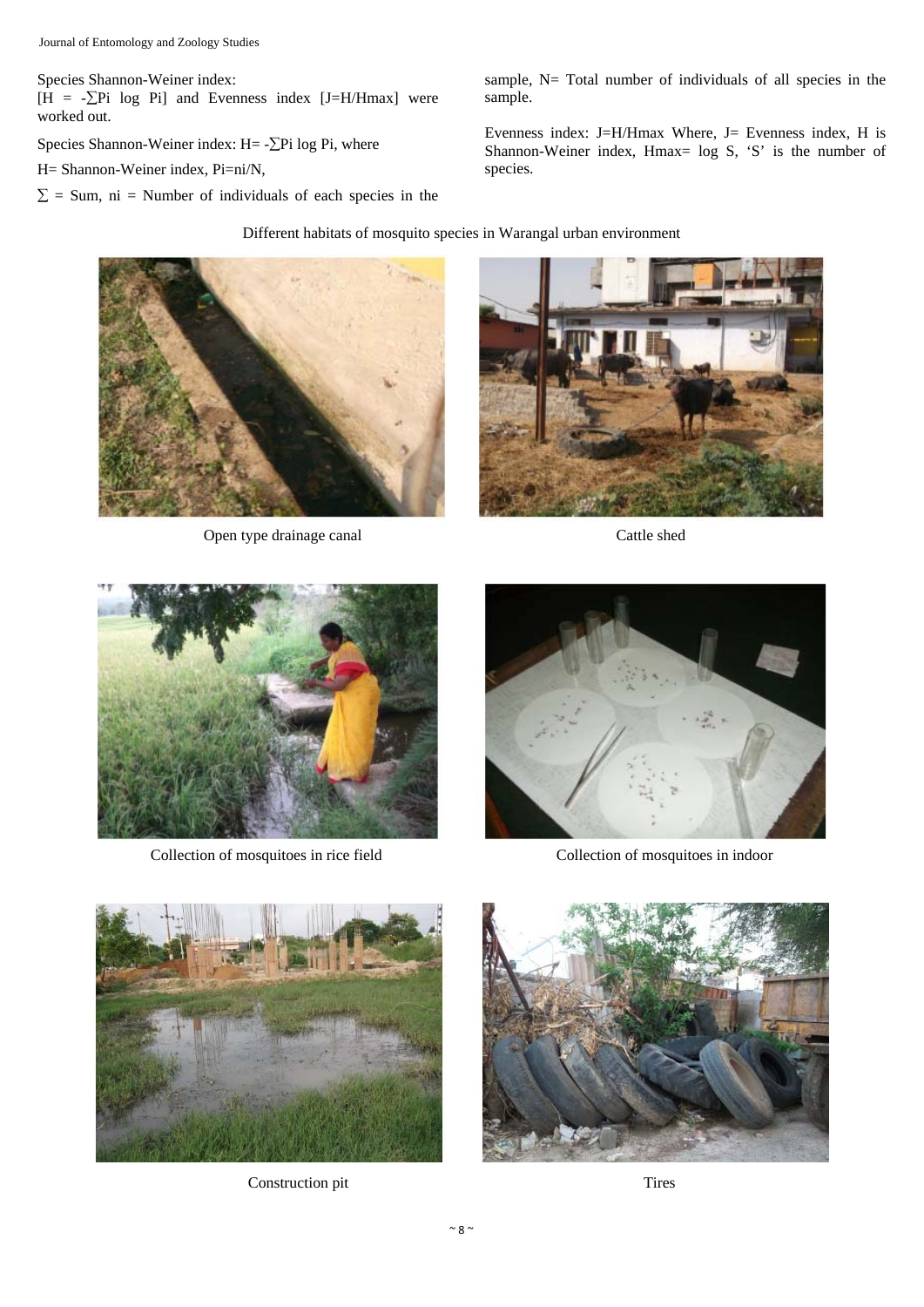# **3. Results and Discussion**

A total of 2440 mosquitoes from outdoor and 1085 mosquitoes from indoor were collected in the urban environment of Warangal. Outdoor and indoor collections revealed seven species of mosquitoes viz Anopheles *culicifacies, Anopheles stephensi*, *Anopheles annularis* in sub family *Anophelinae, Culex quinquefasciatus, Culex tritaeniorhynchus, Aedes aegypti* and *Aedes albopictus* in sub family Culicinae. (Table 1).

**Table 1:** Diversity of mosquitoes in urban environment of Warangal.

| Family    | Sub family  | <b>Species</b>          |
|-----------|-------------|-------------------------|
| Culicidae | Anophelinae | Anopheles culicifacies  |
|           |             | Anopheles stephensi     |
|           |             | Anopheles annularis     |
|           | Culicinae   | Culex quinquefasciatus  |
|           |             | Culex tritaeniorhynchus |
|           |             | Aedes aegypti           |
|           |             | Aedes albopictus        |



**Fig 1:** Percentage of mosquitoes in indoor and outdoor habitats of Warangal urban environment during Feb-2012- Jan-2013 and Feb-2013-Jan-2014

Among these genera *Anopheles* percentage was high outdoor (60.80%, 52.79%) followed by *Culex* (60.75%, 57.22%) and *Aedes* (59.33%, 56.06%) and *Anopheles* (39.20%, 47.21%) followed by *Aedes* (40.67%, 43.94%) and *Culex* (39.25%, 42.78%) indoor during February 2012-January 2013 and February 2013-January 2014 respectively (Fig 1). No *Anopheles* and *Culex* mosquitoes were recorded in the habitats of tires, plastic containers, flower pots and mud pots. *Aedes* mosquitoes were not recorded in rice fields and construction pits during the study period. (Table 2)

| Table 2: Mosquitoes collected from different outdoor habitats during the study period. |
|----------------------------------------------------------------------------------------|
|----------------------------------------------------------------------------------------|

| <b>Habitats</b>          | Anopheles $(\% )$ |         | Culex $(\% )$ |         | Aedes $(\% )$ |         |
|--------------------------|-------------------|---------|---------------|---------|---------------|---------|
|                          | 2012-13           | 2013-14 | 2012-13       | 2013-14 | 2012-13       | 2013-14 |
| Open type drainage       | 20.25             | 19.71   | 16.84         | 19.76   | 8.29          | 8.56    |
| Sewage canal             | 22.31             | 25.73   | 20.62         | 23.71   | 9.27          | 9.23    |
| <b>Ditches</b>           | 16.74             | 15.35   | 18.21         | 20.36   | 5.86          | 6.53    |
| <b>Cattle sheds</b>      | 12.6              | 13.69   | 16.15         | 13.07   | 7.80          | 10.81   |
| <b>Rice fields</b>       | 10.74             | 12.24   | 11.34         | 7.90    | 0.00          | 0.00    |
| <b>Construction pits</b> | 9.92              | 6.85    | 9.62          | 8.21    | 0.00          | 0.00    |
| <b>Cement tank</b>       | 7.44              | 6.43    | 7.22          | 6.99    | 11.95         | 9.46    |
| <b>Tires</b>             | 0.00              | 0.00    | 0.00          | 0.00    | 15.61         | 16.67   |
| <b>Plastic container</b> | 0.00              | 0.00    | 0.00          | 0.00    | 22.2          | 19.82   |
| <b>Flower pots</b>       | 0.00              | 0.00    | 0.00          | 0.00    | 10.73         | 10.81   |
| Mud pots                 | 0.00              | 0.00    | 0.00          | 0.00    | 8.29          | 8.11    |

*Anopheles* species are the vectors of malaria **[11]**. These mosquitoes prefer to live in shady vegetation and cool water at outdoor habitat in urban ecosystems. Similar results have been reported by Nagpal and Dash *et al*. **[9, 12]**. *Aedes* species the vectors of chikungunya and dengue fever showed preference to live in plastic containers, cement tank, tires, and flower pots at outdoor. Similar observations have been recorded by Wangkoon *et al*., **[13]**. *Culex* species are

vectors for filariasis and Japanese encephalitis and prefer to live-in sewage canals, ditches, cattle sheds, rice fields and open drainage system at outdoor habitats. This has been in accordance with the reports of Derraik and Slaney, Thongsripong *et al*., **[14, 15]**. The mosquitoes at outdoor habitats, thus prefer to rest in drainage, sewage and shady vegetation and plastic containers etc.